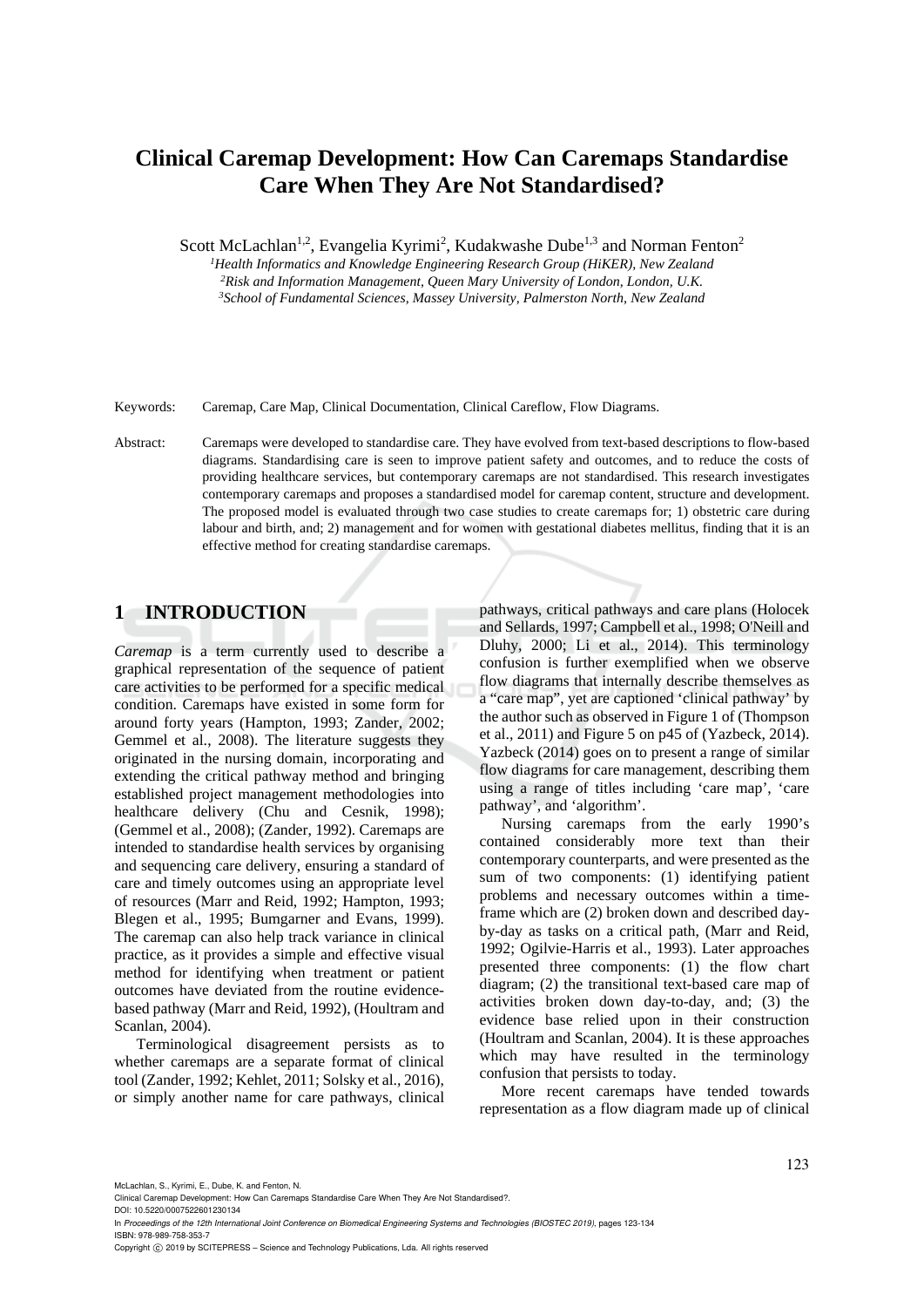options for a particular condition and resulting in multiple possible paths based on: (i) symptomatology; (ii) diagnostic results, and; (iii) how the patient responds to treatment (Chan et al., 2005; BCCancer, 2012; deForest and Thompson, 2012). Caremap examples can be found in many healthcare domains, including: paediatric surgery (Chan et al., 2005), nursing (deForest and Thompson, 2012), oncology (BCCancer, 2012), diagnostic imaging (WAHealth, 2013), obstetrics (Comreid, 1996) and cardiology (Hampton, 1993). Even within these examples there exists significant variance in complexity level, design approach, content and the representational structures used. There is currently no standardised method for the development or presentation of a clinical caremap (Bumgarner and Evans, 1999). Changes in format between like documents and poorly designed materials increase ambiguity and create confusion for the clinician (Hubner et al., 2010), (Valenstein, 2008), (Wang et al., 2013). Standardised approaches to documentation ensure that each time a clinician approaches that type of document, the content and format meet their expectations, can be read quicker, are better retained, and improves patient safety and outcomes (Christian et al., 2006; Valenstein, 2008). For this reason our paper asks: how can caremaps be an effective tool to standardise healthcare when caremaps themselves are not standardised?

The rest of this paper is organised as follows: Section 2 discusses caremap terminology, history and evolution. Section 3 defines the problem of standardisation and Section 4 reviews related literature. Section 5 presents the methodology and results of a literature review on the primary elements of caremaps. The proposed standardised caremap model is described in Sections 6 and 7 and validated in Section 8 through the conduct of two case studies in the area of midwifery and obstetrics. The paper is then summarised and concludes with proposals for future work.

## **2 CAREMAPS:** *TERMS, BACKGROUND AND CONTEXT*

#### **2.1 Caremap Terminology**

Definitions drawn from literature of the early-mid 1990's agree in principle that the caremap presents as a graph or schedule of care activities described on a timeline and performed as part of the patient's treatment by a multidisciplinary team to produce

identified outcomes (Marr and Reid, 1992; Hampton, 1993; Ogilvie-Harris et al.*,* 1993; Blegen et al., 1995; Wilson, 1995; Gordon, 1996; Hill, 1998; Zander, 2002). While the format of caremaps has changed over the intervening decades, this general definition is still appropriate.

Caremaps are observed under three different titles: caremaps, CareMaps and care maps. The first appears to have been the original title prior to the Centre for Case Management (CCM) trademarking CareMaps in the early 1990's (Blegen et al., 1995; Dickinson et al., 2000). In literature published after 1994 that uses caremaps, it is not uncommon to see some mention of CCM or their trademark (Philie, 2001), although some don't (Griffith et al., 1996; Saint-Jacques et al., 2005). The use of care maps has possibly come as a defence to any potential issues that might have arisen from confusion with the trademark, as we did not see authors using this third type in context or with reference to CCM (Marr and Reid, 1992; Mackay et al., 2007; Royall et al., 2014).

#### **2.2 Background of Caremaps**

While there appear to be three descriptions for the origin of caremaps, there are points of intersection between each. The descriptions are:

- (1) That caremaps resulted as an output of the CCM in 1991 (Dickinson et al., 2000). CCM's CareMaps were similar in form and function to existing clinical pathways and were applied to specific patient populations that were commonly treated in high numbers in hospitals (Dickinson et al., 2000). This organisation then went on to trademark the double-capitalised version CareMap but had not within the first decade undertaken any research to demonstrate effectiveness of the concept whose invention they claimed (Jones and Norman, 1998).
- (2) That caremaps naturally evolved as an expansion of earlier case management and care plans (Zander, 2002).
- (3) That caremaps were developed during the 1980's at the New England Medical Centre (NEMC) (Wilson, 1995; Schwoebel, 1998).

There is some support for the notion that caremaps had existed in the decade before the CCM's 'invention' and trademark, in that it had been observed that nurses were the primary users of caremaps in the 1989 (Etheredge, 1989; Wilson, 1995).

Where the intersection occurs is: (a) between the first two descriptions and in the way that staff of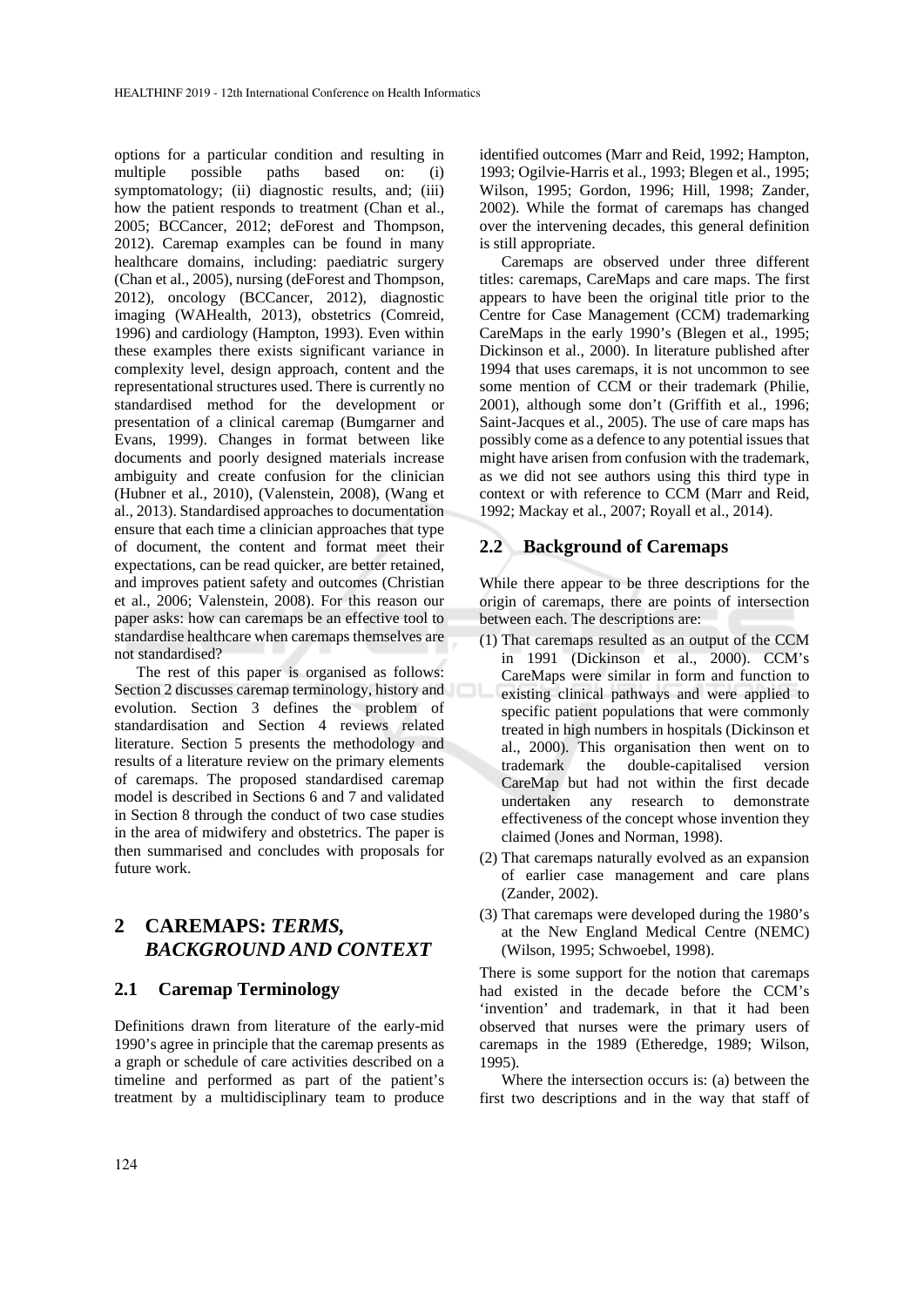CCM have sought to elevate differences between clinical pathways and their model of CareMaps; identifying that the former represented a firstgeneration concept while the latter improves on it by adding consideration of variance and outcome measurement (Morreale, 1997), and; (b) between the last two in that each has some element in their story suggesting caremaps came into existence in the 1980's.

## **2.3 Caremap Evolution and Current Context**

Early caremaps were text-based and holistic. Rather than focusing on just the immediate primary diagnosis or intervention, nurses developed them to focus on the entire scope of care that might be necessary for the patient during their hospitalisation event. These traditional caremaps considered elements such as anxiety, rehabilitation, education, prevention and coping strategies and were intended to restore the patient to a normal quality of life (Marr and Reid, 1992; Goode and Blegen, 1993; Ogilvie-Harris et al., 1993; Wilson, 1995; Feigin, 1996).

In the second half of the 1990's care providers began to identify that creating caremaps was easier for surgical procedures than other in-hospital care intervention situations (DeJesse et al., 1995). Evolution of caremaps in form and function was expected as information technology and evidencebased medicine developed (Wilson, 1995). Starting from 1999 there began to be examples of transitional caremaps; caremaps that whilst still being text-based, have reduced their focus to interventions limited to the primary diagnosis (Bumgarner and Evans, 1999; Cholock, 2001; Philie, 2001).

As caremaps evolved into graphical representations we begin to find contemporary caremaps presented as a separate but complementary component to the clinical pathway or clinical practice guideline (Dickinson et al., 2000); (Saint-Jacques et al., 2005). More recent caremaps are linked to or provide a graphical flow representation for a clinical practice guideline (CPG) or surgical event (Houltram and Scanlan, 2004; Chan et al., 2005; Royall et al., 2014). While retaining the purpose and flow, many of those seen today annexed to CPGs have even dropped the title (RWH, 2010; TCHaW, 2010; Thompson et al., 2013; Reading et al., 2015). A summary of the relevant elements of each caremap type is included in Table 1.

# **3 THE PROBLEM:**  *STANDARDISING THE CAREMAP AND ITS DEVELOPMENT PROCESS*

Proponents see standardisation of care processes as an effective method for reducing healthcare service delivery costs and variation, while increasing quality, safety, efficacy and outcomes, improving the patient experience and overall quality of life (Appleby et al., 2011; Zarzuela et al., 2015). Yet we see that healthcare remains one of the slowest industries to adopt process standardisation or to demonstrate it has positive impacts on patient safety and outcomes (Leotsakos et al., 2014; Zarzuela et al., 2015; Binks, 2017). This in part is due to clinician resistance; with attempts at care standardisation derided as 'cookbook' or 'cookie cutter medicine' that some say

|                                                                                             | <b>Traditional</b><br>$(1980)$ 's to mid-1990's) * | <b>Transitional</b><br>(Mid-1990's to mid 2000's) $*$     | Contemporary<br>$(2004$ onwards) $*$                                                                                      |  |
|---------------------------------------------------------------------------------------------|----------------------------------------------------|-----------------------------------------------------------|---------------------------------------------------------------------------------------------------------------------------|--|
| <b>Primary Author</b>                                                                       | <b>Nurses</b>                                      | Nurses and Doctors                                        | Doctors                                                                                                                   |  |
| <b>Context</b>                                                                              | Holistic                                           | Primary condition                                         | Single diagnostic, screening and/or<br>intervention event.                                                                |  |
| Foci                                                                                        | Restoring the patient to<br>normal life            | Outcomes, cost and resource consumption                   | Efficiency of care delivery and outcomes,<br>reduction of practice variation, bridge gap<br>between evidence and practice |  |
| <b>Presentation</b>                                                                         | Text-based                                         | Text-based with some early flow examples                  | Flow diagram or graph                                                                                                     |  |
| <b>Status</b>                                                                               | Independent document                               | Independent or sometimes incorporated<br>with CP document | Self-contained but often found appended<br>to/contained in CPG                                                            |  |
| $CP = Clinical Pathway, CPG = Clinical Practice Guide$<br>*All dates are approximate ranges |                                                    |                                                           |                                                                                                                           |  |

Table 1: Summary and Comparison of Caremap Evolution Stages.

125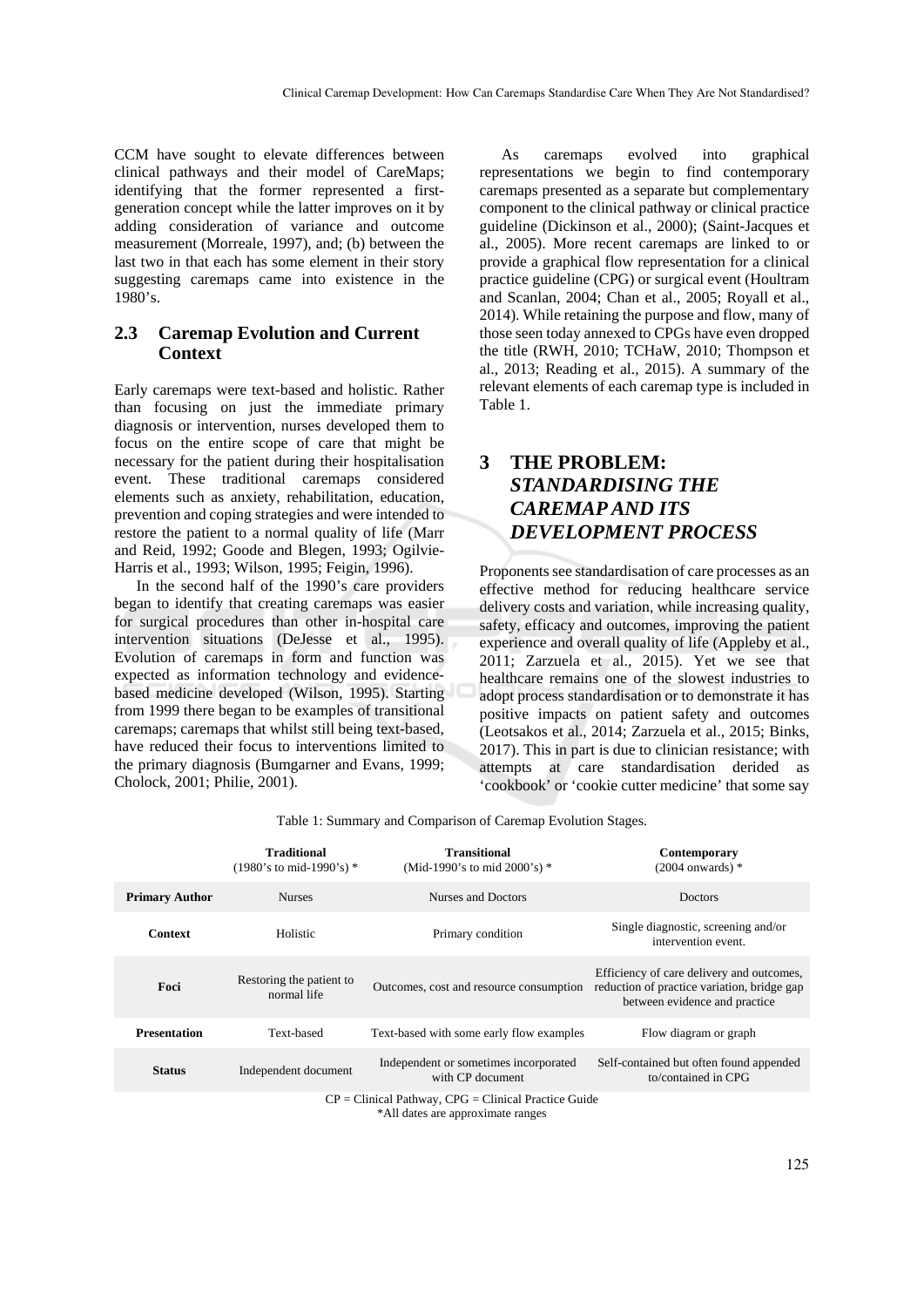can only be effective after they have set aside the unique needs of individual patients (Giffin and Giffin, 1994; Rotter et al., 2008; Zarzuela et al., 2015; Corbett, 2016). Given the current overuse issues and financial crisis pervading healthcare service delivery globally, standardisation of key documentation can help clinicians deliver managed care, which is seen to reduce incidences of inappropriate and ineffective care, resource consumption and overall cost (Keyhani et al., 2014; Martin, 2014).

Caremaps, clinical and critical pathways, clinical flow diagrams and nursing care plans are observed with vastly different content and appearance within the same journal, from hospital to hospital, and sometimes even from ward to ward in the same hospital. While much literature presents caremaps and other clinical documents such as clinical pathways, and texts exist for the development of traditional text-based caremaps, a gap exists with regards to presenting a standard for the development and structure of contemporary caremaps. This research seeks to differentiate contemporary caremaps from other forms of clinical documentation, and to present one possible solution to standardising their development, structure and content.

# **4 RELATED WORKS**

There were numerous examples of contemporary caremaps in the literature and annexed to hospitalbased clinical practice guidelines (CPGs). Contemporary caremap literature tended to focus on establishing the clinical condition that justified creation of the caremap, such as: determination of incidence, risk factors and patient outcomes (Chan et al., 2005); diagnosis and stabilisation of patients with an acute presentation (deForest and Thompson, 2012), and; protocolising of ongoing treatment (Royall et al., 2014). Presentation or discussion of the development process and elements for construction were rare, and more often had to be inferred via a thorough reading of each paper.

A single article was located that attempts to describe a systematic process for contemporary caremap development (Sackman and Citrin, 2014). Authored by a veterinarian and a lawyer, this article focuses more on standardising care process representation into a clinical caremap for the purposes of cost containment and provides the example of mapping a surgical procedure (Sackman and Citrin, 2014). Given their focus and particular caremap construction which, through their own exemplar application only includes a temporally-ordered

single-path representation of the gross steps of patient care, their paper might only be considered formative at best. By their own admission they deliberately limited the relevant data analysed during the input design phase to only what is truly critical for identifying and understanding outliers, which results in its lack of clinical applicability and distinct lack of detail surrounding each care process (Sackman and Citrin, 2014). Their method requires significant work to adequately support true standardised clinical caremap development.

## **5 METHODOLOGY**

*Literature Review:* A search using the terms 'caremap', 'CareMap', and 'care map' was conducted across a range of databases. A citation search was also performed on all included papers. This search yielded 1,747 papers. Once duplicates, papers not based in the nursing, medical or healthcare domains and those using the term "care map" in other contexts were removed a core pool of 115 papers remained.

*Development of Review Framework using Thematic Analysis:* Initially each paper was reviewed using standard content and thematic analysis (Vaismoradi et al., 2013) and concept analysis (Stumme, 2009) to identify and classify terminology, construction and content elements and infer development processes.

*Methodology for Standardisation of Caremaps:* Literature reviews have a ground-level consensus forming function allowing identification of implementation techniques and the degree of accord within a domain (Bero et al., 1998; Cook et al., 2013). The literature pool was used to identify common definition, structure and content elements of caremaps. In addition, process steps that were consistently described led us to a standardised caremap development process.

*Methodology for Evaluation of Proposed Standard for Caremaps:* Case Studies are a grounded comparative research methodology with a welldeveloped history, robust qualitative procedures and process validation (McLachlan, 2017). The case study approach provides a real-life perspective on observed interactions and is regularly used in information sciences (Lee, 1989; Cable, 1994; Smithson, 1994; Peak et al., 2005). Case studies are considered as developed and tested as any other scientific method and are a valid method where more rigid approaches to experimental research cannot or do not apply (Eisenhardt, 1989; Tellis, 1997; Yin,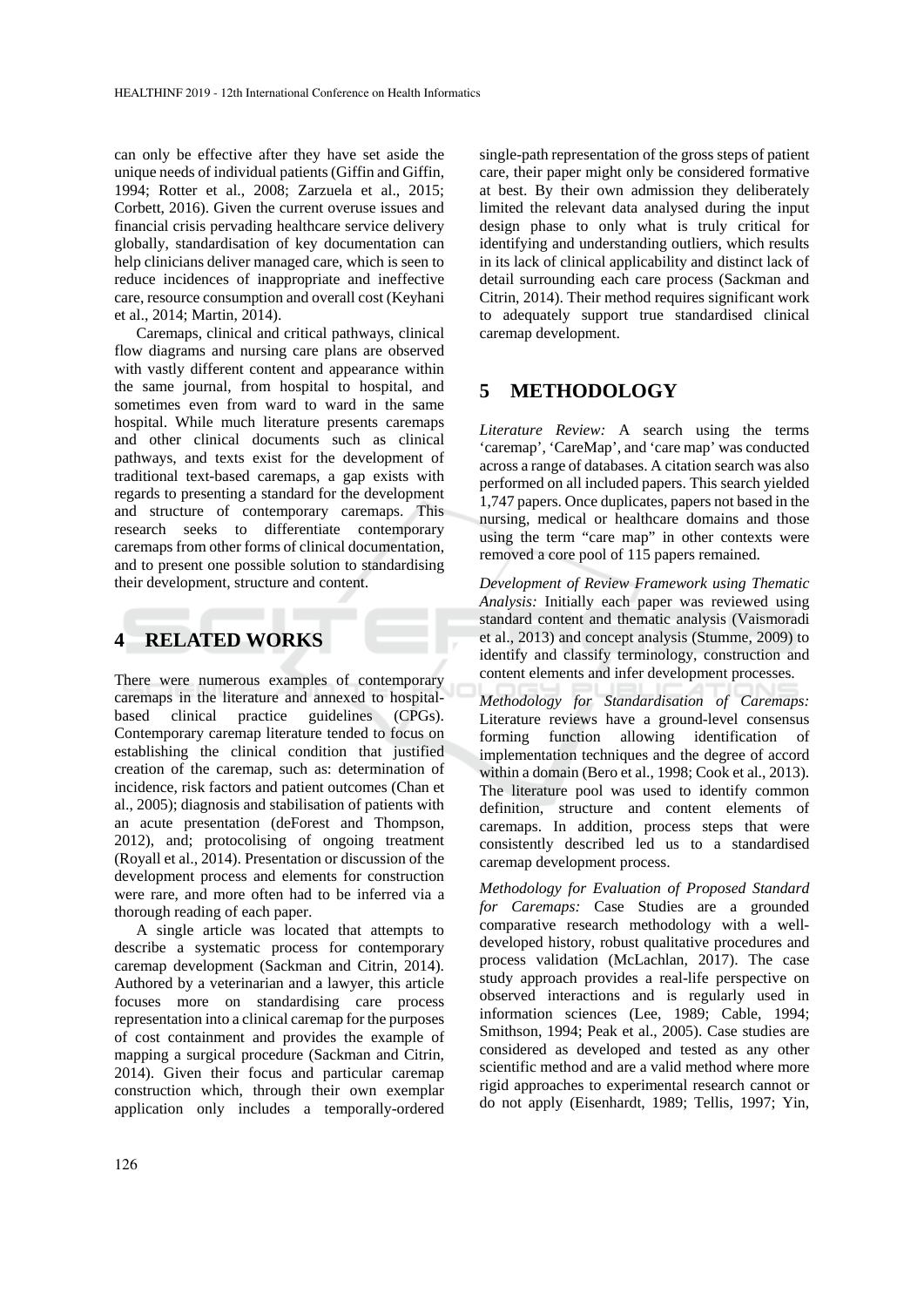2011). Both the standardised development process and resulting caremap are evaluated using case studies of examples from the author's other works.

# **6 CONSENSUS FORMATION ON CAREMAP:** *COMPOSITION AND DEVELOPMENT PROCESS*

The literature was used to establish consensus on common structure, content and development processes previously used in the creation of caremaps, and which may be relevant in defining standard caremap and development processes. The case studies are used to evaluate and refine each. The research was conducted following the overall approach presented in Figure 1.



Figure 1: Research process – Consensus formation and evaluation.

To address the stated aim of this paper, we focused our research on tertiary care (hospital-borne) caremaps and specifically the following three components whose characteristics came out of the thematic analysis and make up the review framework:

| Structure   | What is the representational structure and<br>notation for expressing contemporary<br>caremaps? |  |
|-------------|-------------------------------------------------------------------------------------------------|--|
| Content     | What content types are consistently seen in<br>contemporary caremaps?                           |  |
| Development | What are the process steps followed for<br>developing contemporary caremaps?                    |  |

#### **6.1 Structure**

As described in Table 1, caremaps have evolved from wordy texts (Goode and Blegen, 1993; Gordon, 1996; Holocek and Sellards, 1997; Bumgarner and Evans, 1999; Matula and Shollenberger, 1999; Philie, 2001) to illustrative graphs (Chu and Cesnik, 1998; Panzarasa et al., 2002; Houltram and Scanlan, 2004; Li et al., 2014; Royall et al., 2014; Michelson et al., 2018). Most contemporary caremaps present either as monochromatic, i.e. black and white (Dickinson et al., 2000; Chan et al., 2005; Ye et al., 2009; Gopalakrishna et al., 2016) or full colour (Saint-Jacques et al., 2005; Milne et al., 2013) flow diagrams: a well-known process modelling tool (Gilbreth and Gilbreth, 1921). Generally, each flow diagram has its own boxes and notations, and the most common is a rectangle that represents a process step, usually called an activity. Contemporary caremaps contain a set of activities representing medical care processes. However, the literature shows there is no consistency in the way that an activity is represented. Different shapes such as rectangular boxes with rounded (Thompson et al., 2011) or square corners (Chu and Cesnik, 1998; Panzarasa et al., 2002; Royall et al., 2014), plain text (Dickinson et al., 2000), or even arrows (Gopalakrishna et al., 2016) have been used. In some cases, activities that lead to different mutually exclusive pathways are presented by a diamond (Panzarasa et al., 2002; Ye et al., 2009; van de Klundert et al., 2010; Li et al., 2014). The flow from one activity to another is illustrated with arrows (Panzarasa et al., 2002; Houltram and Scanlan, 2004; Chan et al., 2005; Milne et al., 2013), or simple lines (Dickinson et al., 2000; Li et al., 2014). The literature lacks a clear description as to whether a caremap should have an entry and an exit point. In some cases neither is present (Houltram and Scanlan, 2004; Thompson et al., 2011; Royall et al., 2014), while in others these points are an implicit (van de Klundert et al., 2010; Li et al., 2014; Michelson et al., 2018) or explicit part of the diagram (Panzarasa et al., 2002). Finally, most of the reviewed caremaps contain multiple pathways and they are often presented as multi-level flow charts (Chu and Cesnik, 1998; Panzarasa et al., 2002; Ye et al., 2009).

#### **6.2 Content**

Each activity in the caremap represents a specific medical process. Diagnosis, treatment and ongoing monitoring/evaluation are three medical activities that are consistently observed (van de Klundert et al., 2010; Thompson et al., 2011; Huang et al., 2012). It is common for a caremap to contain a set of targeted outcomes (Chu and Cesnik, 1998; Panzarasa et al., 2002; Chan et al., 2005; Li et al., 2014; Royall et al., 2014). Time, described either as a duration or inferred from the step-by-step nature of the dynamic care process, is often part of the caremap (Saint-Jacques et al., 2005; Ye et al., 2009; van de Klundert et al., 2010; Michelson et al., 2018). Finally, an explanation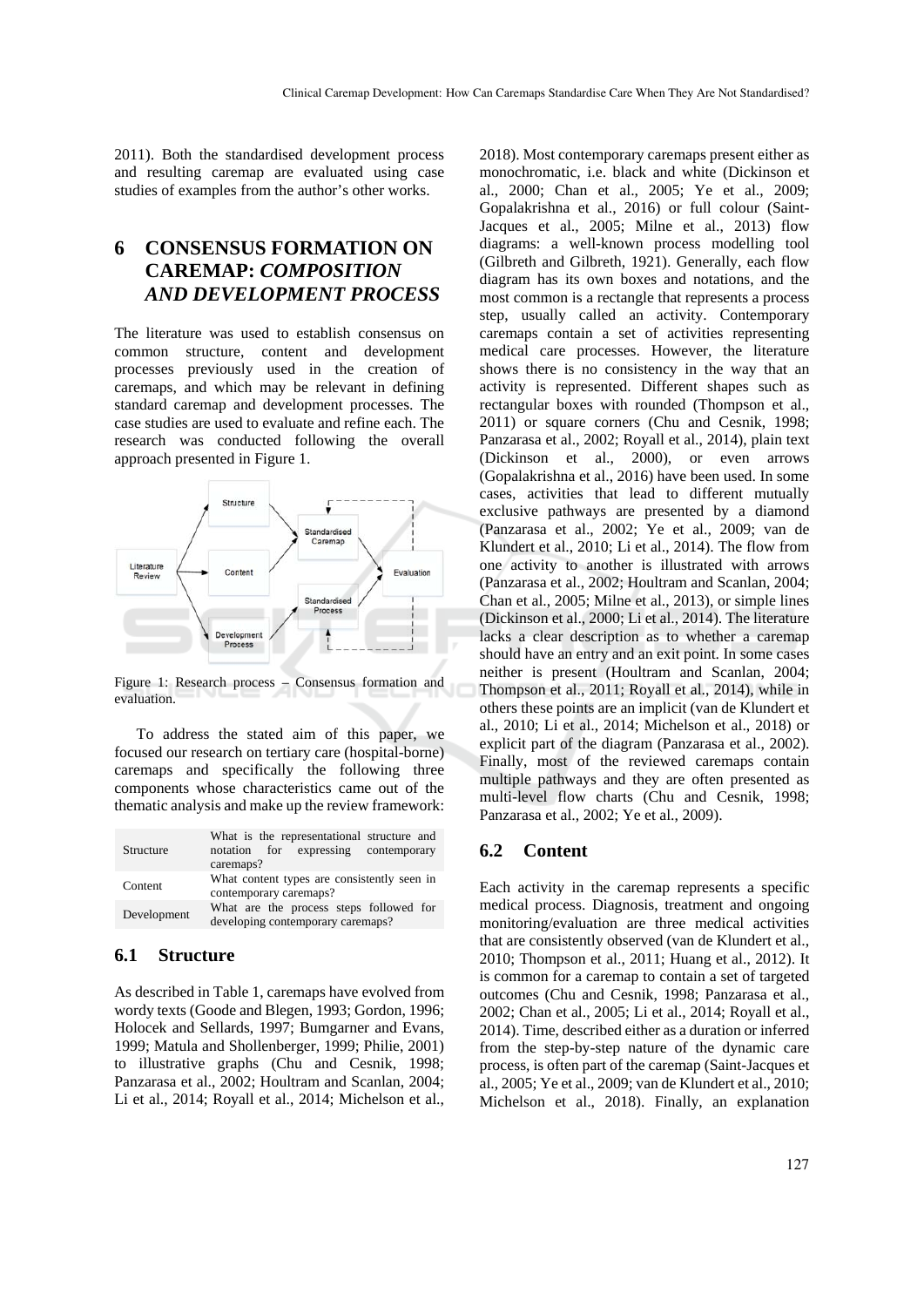associated with the activities and/or arrows captured in the caremap may be present (Houltram and Scanlan, 2004; Chan et al., 2005; Saint-Jacques et al., 2005), (Ye et al., 2009; Thompson et al., 2011; Milne et al., 2013; Royall et al., 2014; Michelson et al., 2018). The explanation helps to better describe an activity or to justify the flow from one activity to another.

### **6.3 Development Process**

The development process of a contemporary caremap is a subject that has gained significantly less attention in the literature. Only 19 out of the 115 papers provides any detail regarding the development process. Of these only 6 describe the development process with any deliberate nature or clarity (Giffin and Giffin, 1994; Hydo, 1995; Thompson et al., 2011; Huang et al., 2012; Lodewijckx et al, 2012). From the rest, the steps to develop the caremap can only be inferred (Hill, 1998; Dickinson et al., 2000; Panzarasa et al., 2002; Royall et al., 2014).

# **7 TOWARDS STANDARDISATION OF CAREMAPS**

#### **7.1 Model for Standardised Caremap Structure**

Contemporary caremaps are presented as flow diagrams. However, as described in Section 6.1 there is neither a consistent caremap structure nor a good representation of the elements included in a caremap. To resolve this problem an entity relationship model, shown in Figure 2 that describes the relationship among structural elements of a caremap, demonstrated in Table 2, is proposed. The elements are inspired by the standardised pictorial elements seen in UML and hard state chart notations. Following this, the standardised structural model of the caremap is demonstrated in the content model shown in Figure 3.

## **7.2 Model for Standardised Caremap Content**

The three main content types that were consistently captured in the contemporary caremaps were diagnosis, treatment and management/monitoring. These are broad content types related to a set of specific medical activities and data captured as shown

in Table 3. Following the structural model, an exemplar content model is presented in Figure 3. The three main content types represent different caremap levels, while the described medical activities are the components of that type of caremap. The proposed standard content model represents the information that should be captured in a caremap.



Figure 2: An Entity Relationship model for the caremap.

Table 2: Structural elements of caremaps and their representational notation.

|                | <b>Element</b>                         | <b>Description</b>                                                                                                                         | <b>Notation</b> |
|----------------|----------------------------------------|--------------------------------------------------------------------------------------------------------------------------------------------|-----------------|
| 1              | Entry<br>point                         | Beginning of the caremap                                                                                                                   |                 |
| $\overline{c}$ | Exit point                             | End of the caremap                                                                                                                         |                 |
| $\mathbf{3}$   | Exclusion<br>point                     | Exclusion from the caremap, as the<br>patient does not belong to the<br>targeted population                                                |                 |
| 4              | Activity                               | A care or medical intervention that<br>is associated with a medical content<br>type (see Table X in next section)                          |                 |
| 5              | <b>Nested</b><br>Activity              | An activity that has an underlying<br>caremap                                                                                              |                 |
| 6              | Flow                                   | Transition from one activity to<br>another                                                                                                 |                 |
| 7              | Multiple<br>pathways                   | Flow from an antecedent activity to<br>a number of successors from which<br>the clinician must choose the most<br>appropriate ongoing path |                 |
| 8              | <b>Nested</b><br>caremap<br>connection | Connection between an activity and<br>its nested caremap                                                                                   |                 |
| 9              | Multi-level<br>caremap<br>connection   | Connection between a series of<br>linked caremaps                                                                                          |                 |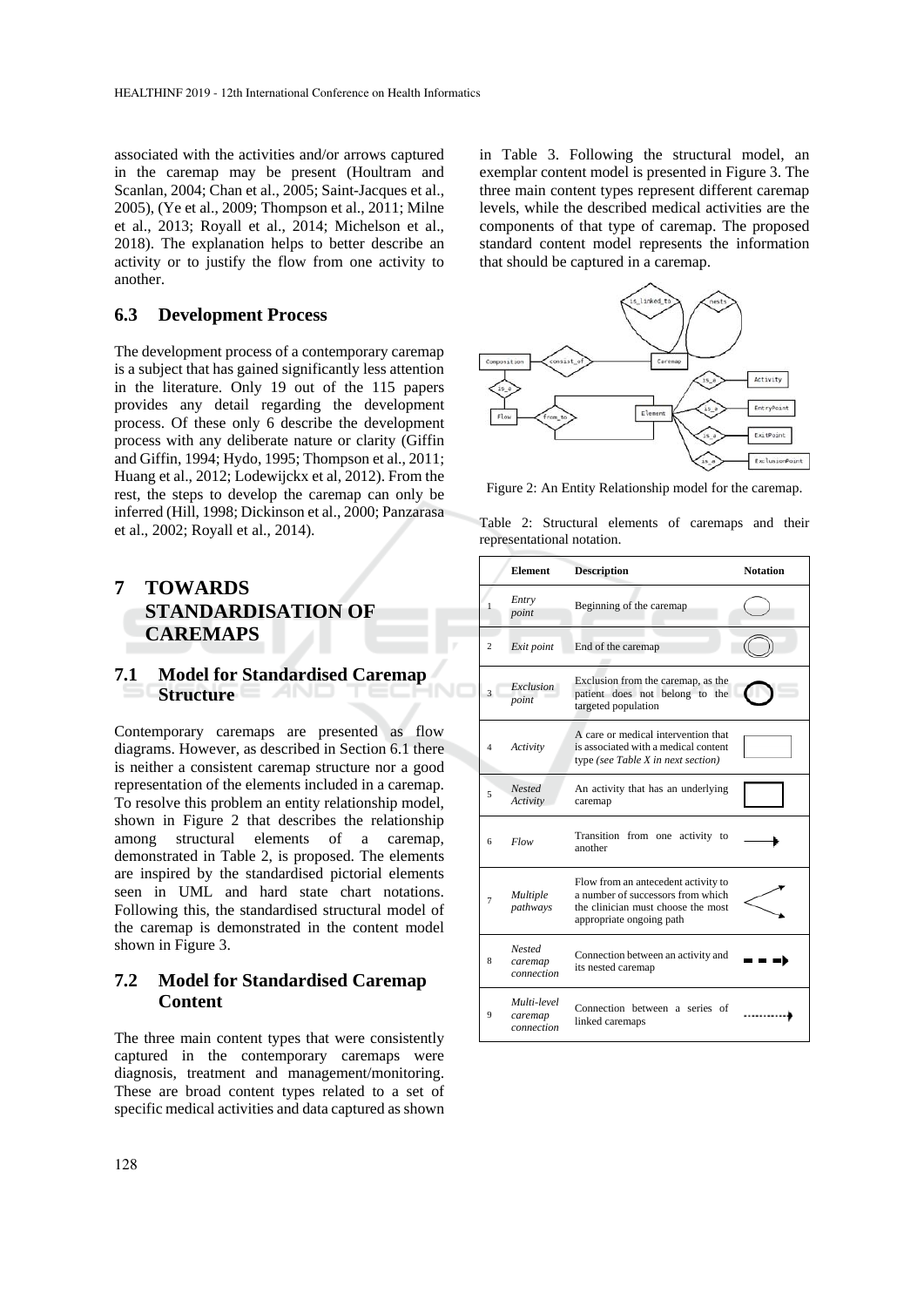

Figure 3: Content model for the caremap.

| Table 3: Content type, activities and information captured |  |  |
|------------------------------------------------------------|--|--|
| in caremap.                                                |  |  |

| Content<br>Type | <b>Activity</b>                      | Data/Information<br>Captured                   |  |
|-----------------|--------------------------------------|------------------------------------------------|--|
| Diagnosis       | Review patient records               | Demographics<br>Medical history                |  |
|                 | Collect patient history              | Family history<br>Comorbidities                |  |
|                 | Ask personal, lifestyle<br>questions | Habits (risk factors)                          |  |
|                 | Clinical examination                 | Signs<br>Symptoms                              |  |
|                 | Targeted exam                        | Diagnostic test results                        |  |
|                 | Disease assessment                   | Diagnosis                                      |  |
| Treatment       | Set goals                            | <b>Expected Outcomes</b>                       |  |
|                 | Consider different<br>interventions  | Possible treatments                            |  |
|                 | Consider potential<br>complications  | Variances from expected<br>outcomes            |  |
|                 | Write prescription                   | Selected treatment<br><b>Treatment details</b> |  |
| Monitoring      | Review patient records               | Previous test results<br>Previous symptoms     |  |
|                 | Clinical exam                        | Signs/Symptoms                                 |  |
|                 | Targeted exam                        | Diagnostic test results                        |  |
|                 | Evaluate goals                       | Progression                                    |  |

### **7.3 Model for Standardised Caremap Development Process**

Figure 4 presents the proposed development process divided into six phases. During the initial phase the conceptual framework should be decided, and a multidisciplinary team assembled. The next phase clarifies current practice and anticipated variance. A review of available evidence is the final step prior to production of the caremap. Once developed, it should be evaluated and once agreed, implemented. As Figure 4 shows, caremap development is a lifecycle process. As new knowledge for the particular condition or treatment or variance is identified, the caremap should be reviewed (Huang et al., 2012).



Figure 4: Caremap development lifecycle.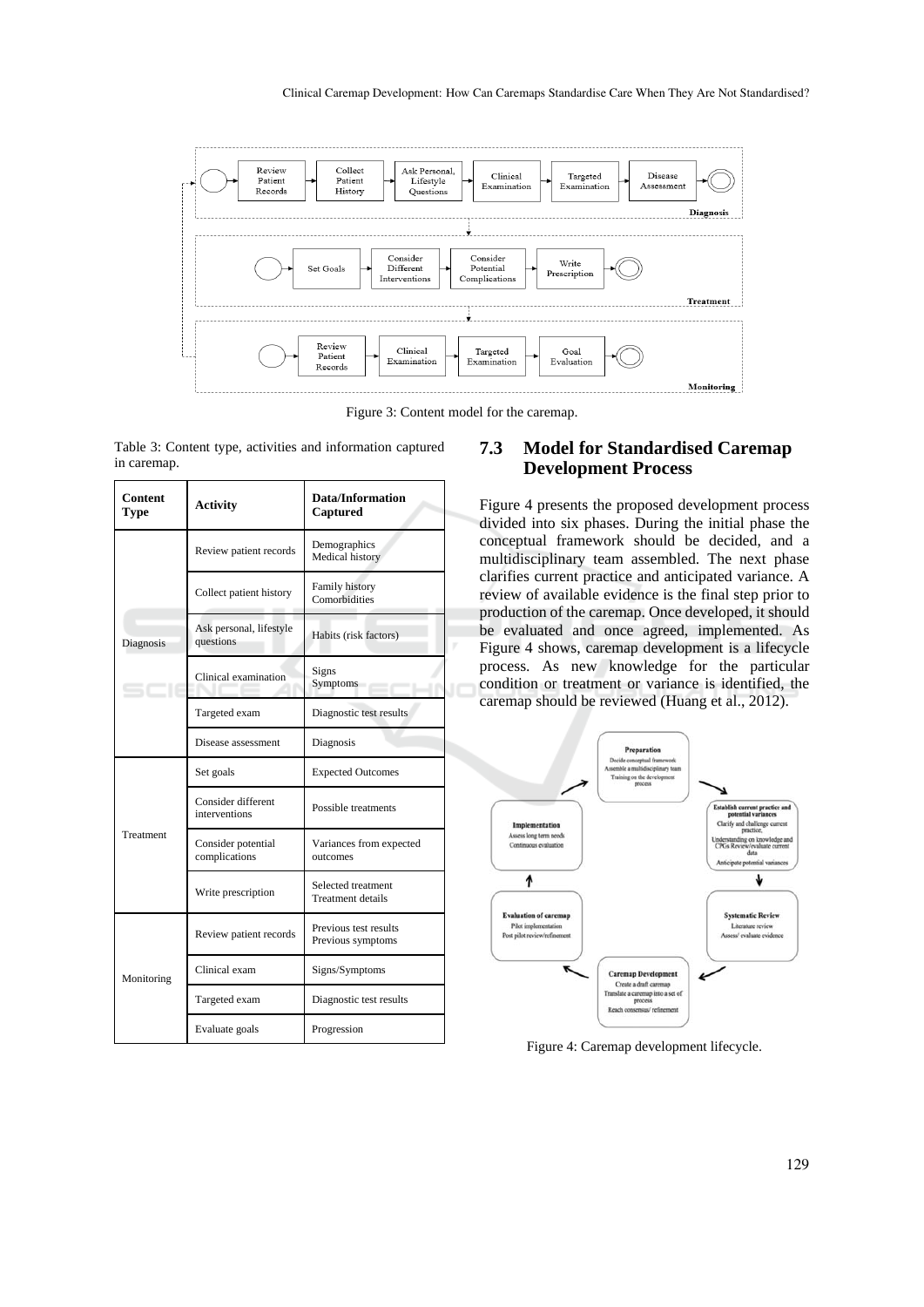

Figure 5: Labour and Birth Caremap.

## **8 EVALUATING THE STANDARD**

#### **8.1 Study I: The Labour and Birth Caremap AND** TECHNO

The labour and birth process represents an excellent example for a first-pass evaluation case study to assess the development process for caremaps. Labour and birth has easily defined start and end points, limited temporal variance, and a finite number of easily identified treatment paths.

*Inputs:* Inputs for the labour and birth caremap were: (a) clinical practice guidelines for intrapartum care at Middlemore Hospital; (b) input and consensus of midwives and obstetricians, and; (c) publicly available incidence and treatment statistics from the NZ Ministry of Health.

*Development:* An iterative development process was used wherein the information scientist created an initial version of the caremap based on the clinical practice guideline (CPG) and evidence derived from the treatment statistics. The initial caremap was revised and refined during a number of sessions with the clinicians. The resulting labour and birth caremap for Middlemore Hospital is shown in Figure 5.

*Validation:* The Ministry of Health annually publish Maternity and Newborn Data and Statistics for each birthing unit and hospital. These statistics are presented in the form of a contingency table whereby the possible birthing outcomes and clinical interventions are interrelated with a whole range of demographic and clinical variables (maternal age at birth, ethnicity, deprivation, maternal BMI and so on). Using the 2014 release of these statistics, we calculated the most likely treatment path that would have been undertaken for all 8,731 birthing mothers at one hospital unit. A state transition machine was developed, digitised and realistic synthetic electronic health records (RS-EHR) for all 8,731 women were synthetically generated (McLachlan *et al,* 2016). The treatment paths for each woman were digitally compared against the caremap in Figure 5 to ensure a valid path solution resolved for every recorded birth. In this way we demonstrated that the caremap represents the entire scope of patient presentations and treatment options as performed by clinicians.

### **8.2 Study II: The Gestational Diabetes Mellitus Management Caremap**

As part of a project to design and build a populationto-patient predictive learning health system (LHS) to reduce clinical overuse and empower patients to actively participate in their own care, Queen Mary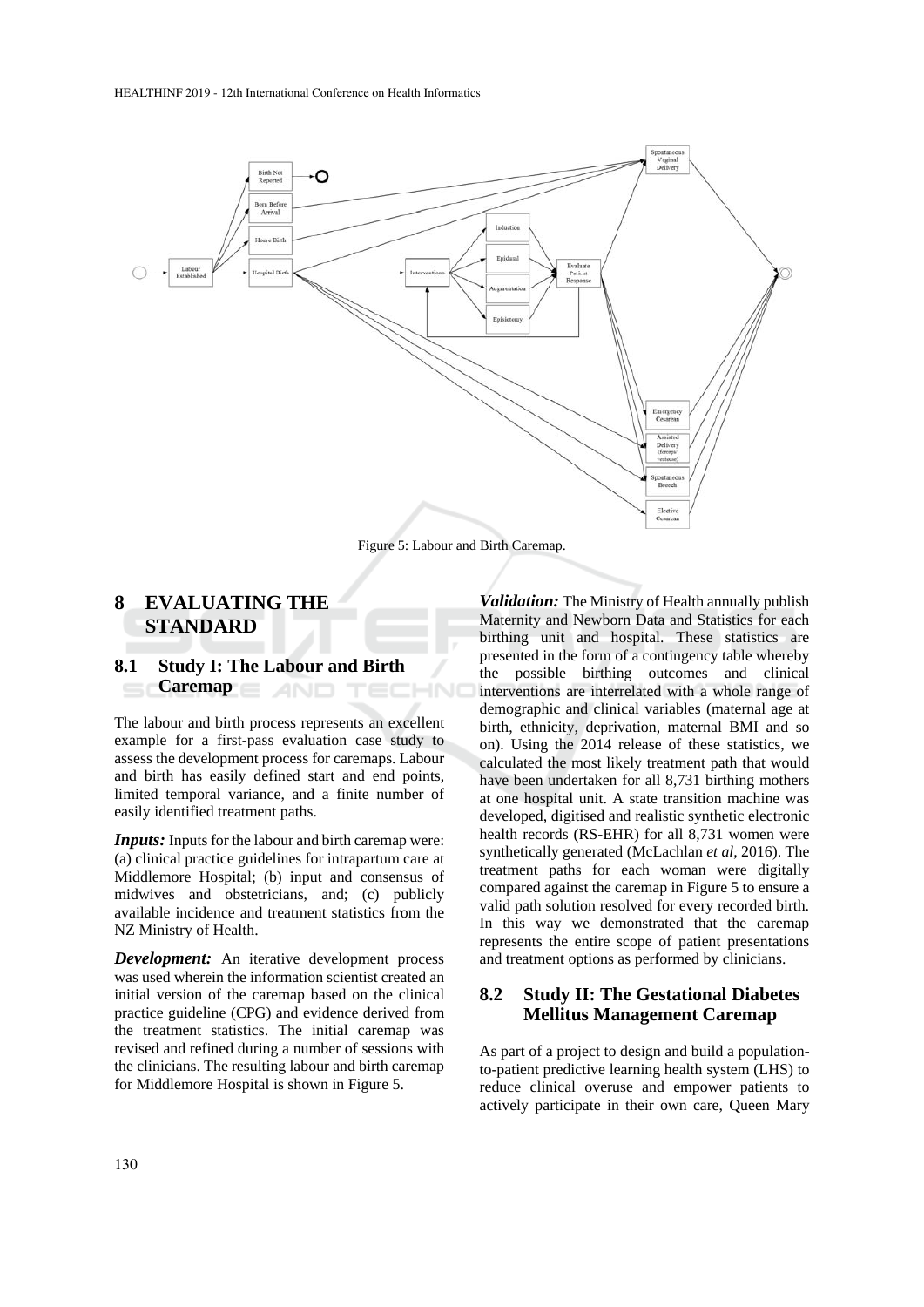

Figure 6: Gestational Diabetes Mellitus Management.

University of London's PAMBAYESIAN project (www.pambayesian.org) is creating a Bayesian Network (BN) model (Fenton and Neil, 2018) to predict treatment needs for individual mothers with gestational diabetes mellitus (GDM). The process initially required creation of three caremaps, for (1) diagnosis; (2) management, and; (3) postnatal follow up.

*Inputs*: Inputs for the labour and birth caremap were: (a) clinical practice guidelines for care of women with diabetes in pregnancy, and; (b) input and consensus from midwives and diabetologists.

*Development:* An iterative development process was used wherein the decision scientist and midwifery fellow worked together to deliver an initial version of the caremap based on the clinical practice guidelines (CPG) and clinical experience. The initial caremap was revised and refined during a number of sessions with the clinicians. Figure 6 presents the resulting clinical management caremap for GDM.

*Validation:* Validation was performed through consultation seeking consensus from three diabetologists with tertiary care experience treating obstetric patients under the CPGs used in the caremaps' creation.

## **9 SUMMARY AND CONCLUSIONS**

Some see standardising of care as limiting their ability to make decisions based on the patient presenting before them, creating 'cookie-cutter medicine'. However, caremaps are a form of standardised clinical documentation that improve patient safety and outcomes while still allowing clinicians to select the most appropriate path for their patient. Caremaps evolved during the last three decades from primarily text-based approaches developed by nurses, to flow-based visual aids prepared by doctors as representations of clinical screening, diagnosis and treatment processes. These contemporary caremaps are presented in a variety of ways and with differing levels of content. Contemporary caremaps lack standardisation.

This paper presents one solution for standardising caremap structure and content, and an approach for caremap development distilled directly from analysis of the entire pool of literature. The development process was evaluated and refined during the development of caremaps for case studies in obstetrics and midwifery: (a) labour and birth, and (b) management of patients with GDM. The resulting caremaps were validated by expert consensus, with the labour and birth caremap also being developed as a state transition machine enabling rapid digital validation against a dataset of synthetic patients.

If used consistently, the methods presented in this paper will bring standardisation to caremaps and ensure that, as clinical staff move between busy units in a tertiary care setting, they are not distracted from the patient in effort to understand the care flow model. Every caremap would be familiar and time can be given over to treating their patient, not trying to understand the document.

Future work should address a standard approach for identifying and representing the decision points within a caremap, digital imputation of the caremap, and representation of caremap logic in other computer-aware and algorithmic forms, including Bayesian Networks or Influence Diagrams (Fenton and Neil 2018). These can form part of a learning health system and provide population-to-patient level prediction.

## **ACKNOWLEDGEMENTS**

SM, EK and NF acknowledge support from the EPSRC under project EP/P009964/1: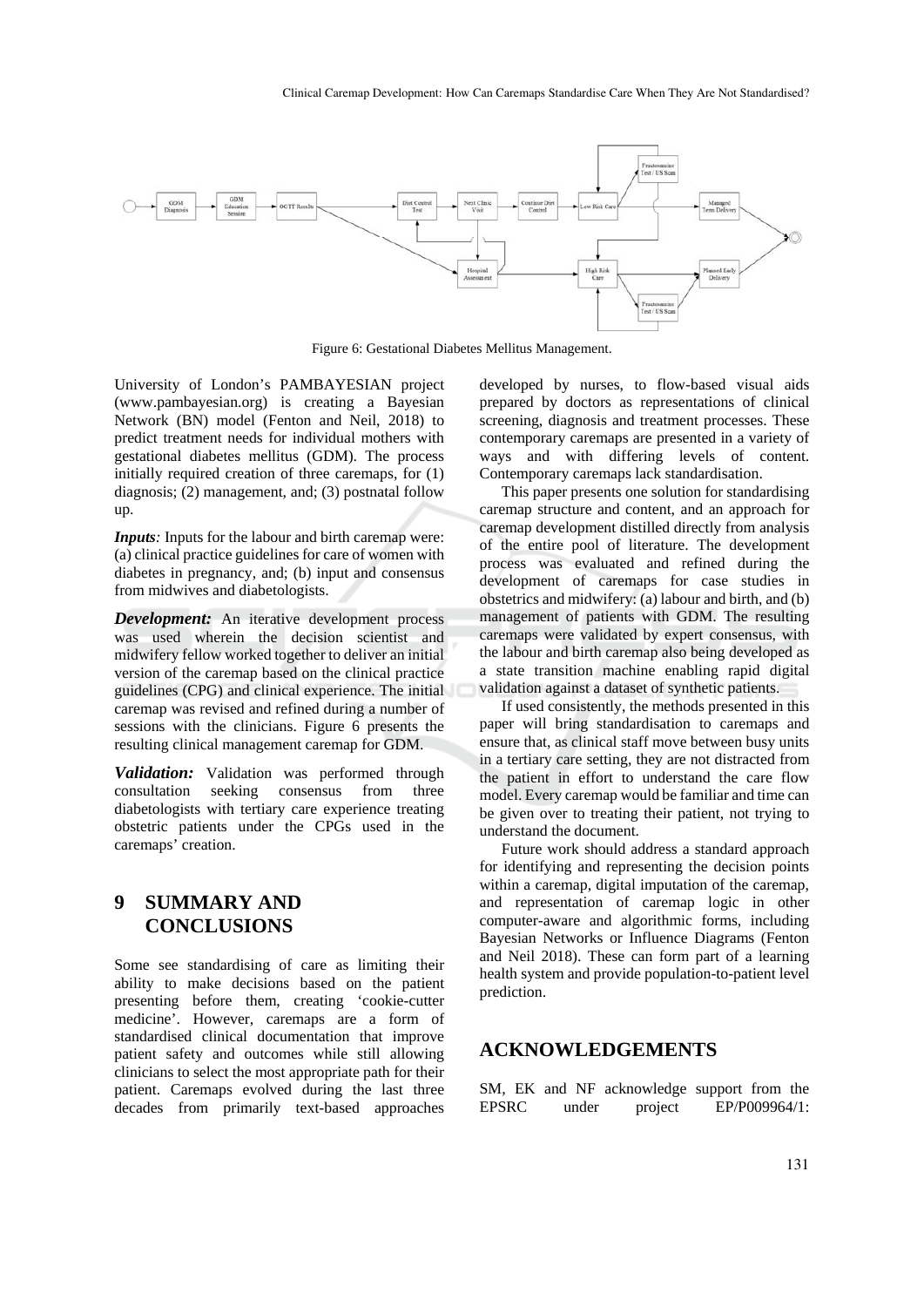PAMBAYESIAN: Patient Managed decision-support using Bayes Networks. KD acknowledges funding and sponsorship for his research sabbatical at QMUL from the School of Fundamental Sciences, Massey University.

#### **REFERENCES**

- Appleby, J., Raleigh, V., Frosini, F., Bevan, G., Gao, H., & Lyscom, T. (2011). *Variations in healthcare: The good, the bad and the inexplicable.* Report of The Kings Fund.
- BCCancer. (2012). *Gallbladder: 3.Primary Surgical Therapy.* Sourced from: <http://www.bccancer.bc.ca/ books/gallbladder>.
- Bero, L., Grilli, R., Grimshaw, J., Harvey, E., Oxman, A., & Thomson, M. (1998). Closing the gap between research and practice: An overview of systematic reviews of interventions to promote the implementation of research findings. *BMJ, 317*(7156), 465-468.
- Binks, C. (2017). Standardising the delivery of oral health care practice in hospitals. *Nursing Times, 113*(11), 18- 21.
- Blegen, M., Reiter, R., Goode, C., & Murphy, R. (1995). Outcomes of hospital-based managed care: A multivariate analysis of cost and quality. *Managed Care: Obstetrics and Gynaecology, 86*(5), 809-814.
- Bumgarner, S., & Evans, M. (1999). Clinical Care Map for the ambulatory laparoscopic cholecystectomy patient. *Journal of PeriAnesthesia Nursing, 14*(1), 12-16.
- Cable, G. (1994). Integrating case study and survey research methods: An example in information systems. *European Journal of Information Systems, 3*(2).
- Campbell, H., Hotchkiss, R., Bradshaw, N., & Porteous, M. (1998). Integrated care pathways. *BMJ: British Medical Journal, 316*(7125), 133.
- Chan, E., Russell, J., William, W., Arsdell, G., Coles, J., & McCrindle, B. (2005). Postoperative chylothorax after cardiothoracic surgery in children. *Annals of Thoracic Surgery, 80*, 1864-1871.
- Cholock, L. (2001). *Caremap for the management of asthma in a paediatric population in a primary healthcare setting.* Thesis in fulfilment of the degree of Master of Nursing, University of Manitoba, Canada.
- Christian, C., Gustafson, M., Roth, E., Sheridan, T., Gandhi, T., Dwyer, K., Dierks, M. (2006). A prospective study of patient safety in the operating room. *Surgery, 139*(2), 159-173.
- Chu, S., & Cesnik, B. (1998). Improving clinical pathway design: Lessons learned from a computerised prototype. *Int. Journal of Medical Informatics, 51*, 1-11.
- Comreid, L. (1996). Cost analysis: Initiation of HBMC and first CareMap. *Nursing Economics, 14*(1), 34.
- Cook, J., Nuccetelli, D., Green, S., Richardson, M., Winkler, B., Painting, R., Skuce, B. (2013). Quantifying the consensus on anthropogenic global warming in the scientific literature. *Environmental Research Letters, 8*(2).
- Corbett, E. (2016). *Standardised care vs. Personalisation: Can they coexist?* (Quality & Process Improvement, Health Catalyst ed.). Available at: <https://www.healthcatalyst.com/standardized-carevs-personalization-can-they-coexist> [Access date: November 14, 2018].
- deForest, E., & Thompson, G. (2012). Advanced nursing directives: Integrating validated clinical scoring systems into nursing care in the pediatric emergency department. *Nursing Research and Practice*.
- DeJesse, P., Bland, C., Fuller, O., & Macbride, J. (1995). Managed care… A view from the inside. *Medical Marketing and Media, 30*(5).
- Dickinson, C., Noud, M., Triggs, R., Turner, L., & Wilson, S. (2000). The antenatal ward care delivery map: A team model approach. *Australian Health Review, 23*(3), 68-76.
- Eisenhardt, K. (1989). Building theories from case study research. *Academy of Management Review, 14*(4).
- Etheredge, M. (1989). Collaborative care, Nursing Case Management. *American Hospital: Chicago Illinois*.
- Feigin, J. (1996). Medical Care Management. *Allergy and Asthma Proc, 17*(6), 359-361.
- Fenton, N., & Neil, M. (2018). *Risk Assessment and Decision Analysis with Bayesian Networks, 2nd Ed.* London, UK: CRC Press.
- Gemmel, P., Vandaele, D., & Tambeur, W. (2008). Hospital Process Orientation (HPO): The development of a measurement tool. *Total Quality Management & Business Excellence, 19*(12), 1207-1217.
- Giffin, M., & Giffin, R. (1994). Market memo: Critical pathways produce tangible results. *Health Care Strategic Management, 12*(7), 17-23.
- Gilbreth, F., & Gilbreth, L. (1921). *Process Charts.* American Society of Mechanical Engineers, ARK: /13960/t57d3tx71.
- Goode, C., & Blegen, M. (1993). Developing a CareMap for patients with a cesarean birth: A multidisciplinary process. *Journal of Perinatal and Neonatal Nursing, 7*(2), 40-49.
- Gopalakrishna, G., Langendam, M., Scholten, R., Bossuyt, P., & Leeflang, M. (2016). Defining the clinical pathway in cochrane diagnostic test accuracy reviews. *BMC medical research methodology, 16*(1), 153.
- Gordon, D. (1996). Critical pathways: A road to institutionalizing pain management. *Journal of Pain and Symptom Management, 11*, 252-259.
- Griffith, D., Hampton, D., Switzer, M., & Daniels, J. (1996). Facilitating the recovery of open-heart surgery patients through quality improvement efforts and CareMAP implementation. *American Journal of Critical Care, 5*(5), 346-352.
- Hampton, D. (1993). Implementing a managed care Framework through Care Maps. *Journal of Nursing Administration, 23*(5), 21-27.
- Hill. (1998). The development of care management systems to achieve clinical integration. *Advanced Practice Nursing Quarterly, 4*(1), 33.
- Holocek, R., & Sellards, S. (1997). Use of a detailed clinical pathway for Bone Marrow Transplant patients. *Journal*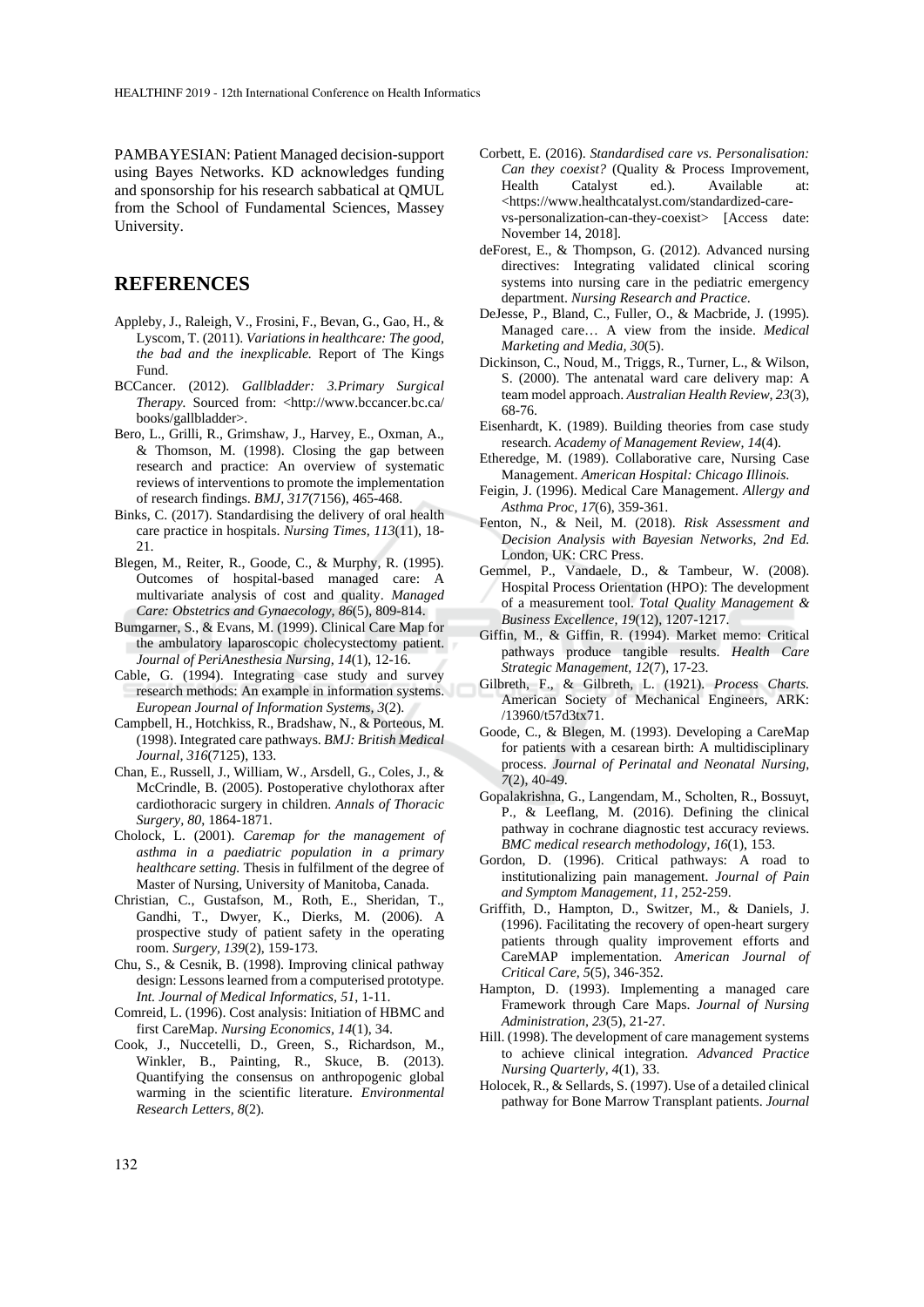*of Pediatric Oncology Nursing, 14*(4), 252-257.

- Houltram, B., & Scanlan, M. (2004). Care maps: Atypical antipsychotics. *Nursing Standard, 18*(36), 42-44.
- Huang, B., Zhu, P., & Wu, C. (2012). Customer-Centered Careflow Modeling Based on Guidelines. *Journal of Medical Systems, 36*(5), 3307-3319.
- Hubner, U., Flemming, D., Heitman, K., Oemig, F., Thun, S., Diskerson, A., & Veenstra, M. (2010). The need for standardised documents in continuity of care: Results of standardising the eNursing summary. *tudies in health Technologies and Informatics, 160*(2), 1169-1173.
- Hydo, B. (1995). Designing an effective clinical pathway for stroke. *American Journal of Nursing, 95*(3), 44-50.
- Jones, A., & Norman, I. (1998). Managed mental health care: Problems and possibilities. *Journal of Psychiatric and Mental Health Nursing, 5*, 21-31.
- Kehlet, H. (2011). Fast-track surgery: An update on physiological care principles to enhance recovery. *Langenbeck's Archives of Surgery, 396*(5), 585-590.
- Keyhani, S., Falk, R., Howell, E., Bishop, T., & Korenstein, D. (2014). Overuse and systems of care: A systematic review. *Medical Care, 51*(6).
- Lee, A. (1989). A scientific method for MIS case studies. *MIS Quarterly*, 33-50.
- Leotsakos, A., Zheng, H., Croteau, R., Loeb, J., Sherman, H., Hoffman, C., Munier, B. (2014). Standardisation in patient safety: the WHO High 5's project. *Int. Journal for Quality in Health Care, 26*(2), 109-116.
- Li, W., Liu, K., Yang, H., & Yu, C. (2014). Integrated clinical pathway management for medical quality improvement – based on a semiotically inspired systems architecture. *European Journal of Information Systems, 23*(4), 400-417.
- Lodewijckx, C., Decramer, M., Sermeus, W., Panella, M., Deneckere, S., & Vanhaecht, K. (2012). Eight-step method to build the clinical content of an evidencebased care pathway: the case for COPD exacerbation. *Trials, 13*, 229.
- Mackay, D., Myles, M., Spooner, C., Lari, H., Typer, L., Blitz, S., Rowe, B. (2007). Changing the process of care and practice in acute asthma in the emergency department: Experience with an asthma care map in a regional hospital. *Canadian Journal of Emergency Medicine, 9*(5), 353-365.
- Marr, J., & Reid, B. (1992). Implementing managed care and case management: The neuroscience experience. *Journal of Neuroscience Nursing, 24*(5), 281-285.
- Martin, E. (2014). Eliminating waste in healthcare. *ASQ Healthcare Update, 14*.
- Matula, P., & Shollenberger, D. (1999). Total joint project: Acute care to home care. *Med-Surg Nursing, 8*(2), 92.
- McLachlan, S. (2017). *Realism in Synthetic Data Generation.* A thesis presented in fulfilment of the requirements for the degree of Master of Philosophy in Science. School of engineering and Advanced Technology, Massey University. Palmerston North, New Zealand.
- McLachlan, S., Dube, K., & Gallagher, T. (2016). Using the Caremap with Incidence Statistics for Generating the Realistic Synthetic Electronic Health Record.

Proceedings of the 2016 IEEE International Conference on Health Informatics, ICHI'16.

- Michelson, E., Huff, J., Loparo, M., Naunheim, R., Perron, A., Rahm, M., . . . Berger, A. (2018). Emergency Department Time Course for Mild Traumatic Brain Injury Workup. *he western journal of emergency medicine, 19*(4), 635-640.
- Milne, T., Rogers, J., Kinnear, E., Martin, H., Lazzarini, P., Quinton, T., & Boyle, F. (2013). Developing an evidence-based clinical pathway for the assessment, diagnosis and management of acute Charcot Neuro-Arthropathy: a systematic review. *Journal of foot and ankle research, 6*(1), 30.
- Morreale, M. (1997). *Evaluation of a Care Map for community-acquired pneumonia hospital patients.* Masters thesis. Queen's University, Canada.
- Ogilvie-Harris, D., Botsford, D., & & Hawker, R. (1993). Elderly patients with Hip Fractures: Improving outcome with the use of Care Maps with High-Quality Medical and Nursing Protocols. *Journal of Orthopaedic Trauma, 7*(5), 428-437.
- O'Neill, E. S., & Dluhy, N. M. (2000). Utility of structured care approaches in education and clinical practice. *Nursing Outlook, 48*(3), 132-135.
- Panzarasa, S., Maddè, S., Quaglini, S., Pistarini, C., & Stefanelli, M. (2002). Evidence-based careflow management systems: the case of post-stroke rehabilitation. *Computers and Biomedical Research, 35*(2), 123-139.
- Peak, D., Guynes, C., & Kroon, V. (2005). nformation technology alignment planning: A case study. *Information and Management, 42*.
- Philie, P. (2001). Management of blood-borne fluid exposures with a rapid treatment prophylactic caremap: One hospital's 4-year experience. *Journal of Emergency Nursing, 27*(5), 440-449.
- Potter, P. (1995). The uses of variance. In Z. K (Ed.), *Managing Outcomes though Collaborative Care: The Application of CareMapping and Case Management.* American Hospital Publishing Inc.
- Reading, S., Sanghi, A., Huda, B., Saravanamutha, J., Toms, G., Braggins, F., . . . McEaney, D. (2015). Maternity Services: Diabetes - Pregnancy, Labour and Peurperium. *Barts Health NHS Trust, Barts Health*.
- Rotter, T., J, K., Koch, R., Gothe, H., Twork, S., van Oostrum, J., & Steyerberg, E. (2008). A systematic review and meta-analysis of the effects of clinical pathways on length of stay, hospital costs and patient outcomes. *BMC Health Services Research, 8*(265).
- Royall, D., Brauer, P., Bjorklund, L., O'Young, O., Tremblay, A., Jeejeebhoy, K., . . . Mutch, D. (2014). Development of a dietary management care map for metabolic syndrome. *Perspectives in Practice, 75*(3), 132-139.
- RWH. (2010). *Bladder Management Intrapartum and Postpartum.* The Royal Women's Hospital, Guideline: 16/05/2017.
- Sackman, J., & Citrin, L. (2014). Cracking down on the cost outliers. *Healthcare financial management, 68*(3), 58- 63.